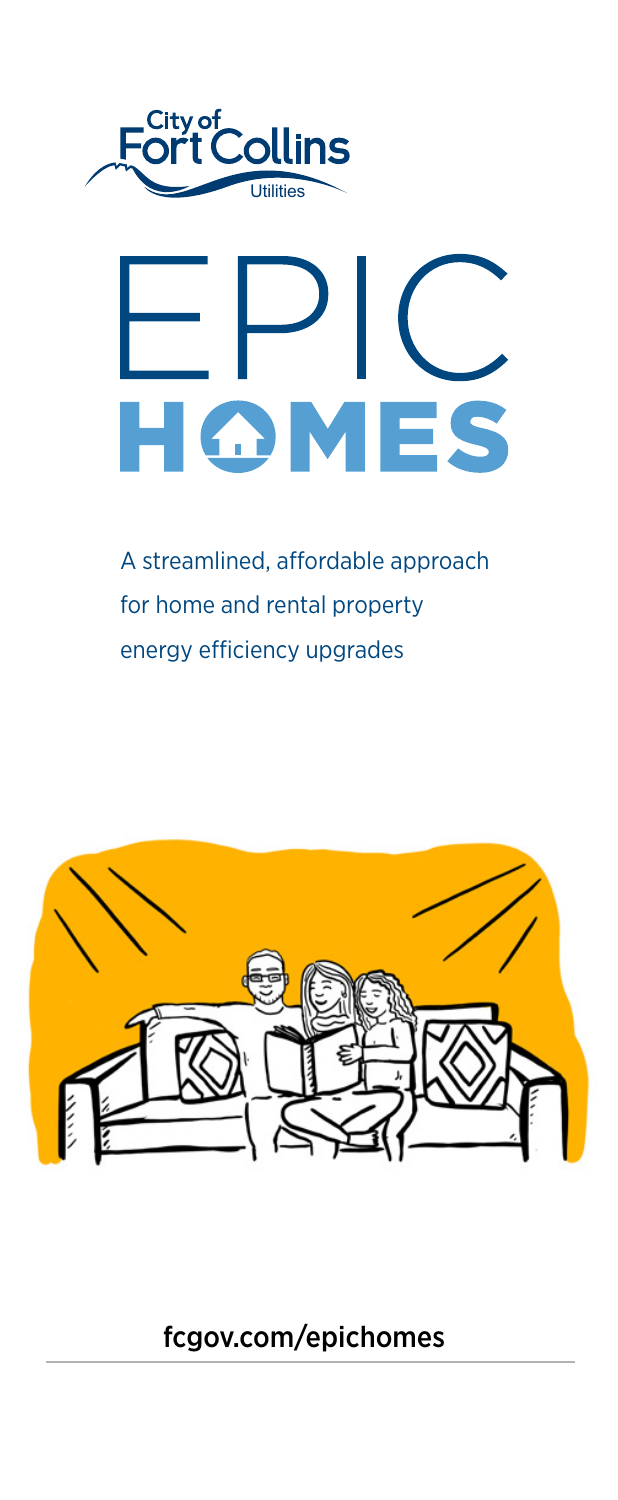# IS YOUR HOUSE OR RENTAL PROPERTY UNCOMFORTABLE?

Do you notice drafts or are certain rooms always too hot or cold no matter how often the furnace or air conditioner runs?

An underperforming home can have higher utility bills. Homes with excessive air leaks are not only uncomfortable and more costly to heat and cool, they also may allow pollutants to enter the living space, contributing to health and safety risks.

IT DOESN'T HAVE TO BE THAT WAY. Epic Homes can help your single-family house or rental become more comfortable, efficient and healthy.

#### **1 Sign Up for a Home Energy Assessment**

A salary-based energy advisor will provide a thorough assessment of your property to identify opportunities for efficiency upgrades for only \$60 (up to a \$600 value).

#### Assessments include:

- Inspection of furnace, hot water heater, windows, ductwork, attic and crawlspace
- Blower door test to measure and identify air leaks
- Infrared camera pictures showing defects in insulation
- Installation of free energy and water saving products
- **Schedule your assessment today at**  *[fcgov.com/epichomes](http://fcgov.com/epichomes)***.**

#### **2 Easily Upgrade Your House or Rental**

Skip the hassle of reviewing bids by choosing our streamlined approach. Select the customized upgrade package that fits your needs with standardized pricing on most measures, substantial instant rebates and documented quality assurance.

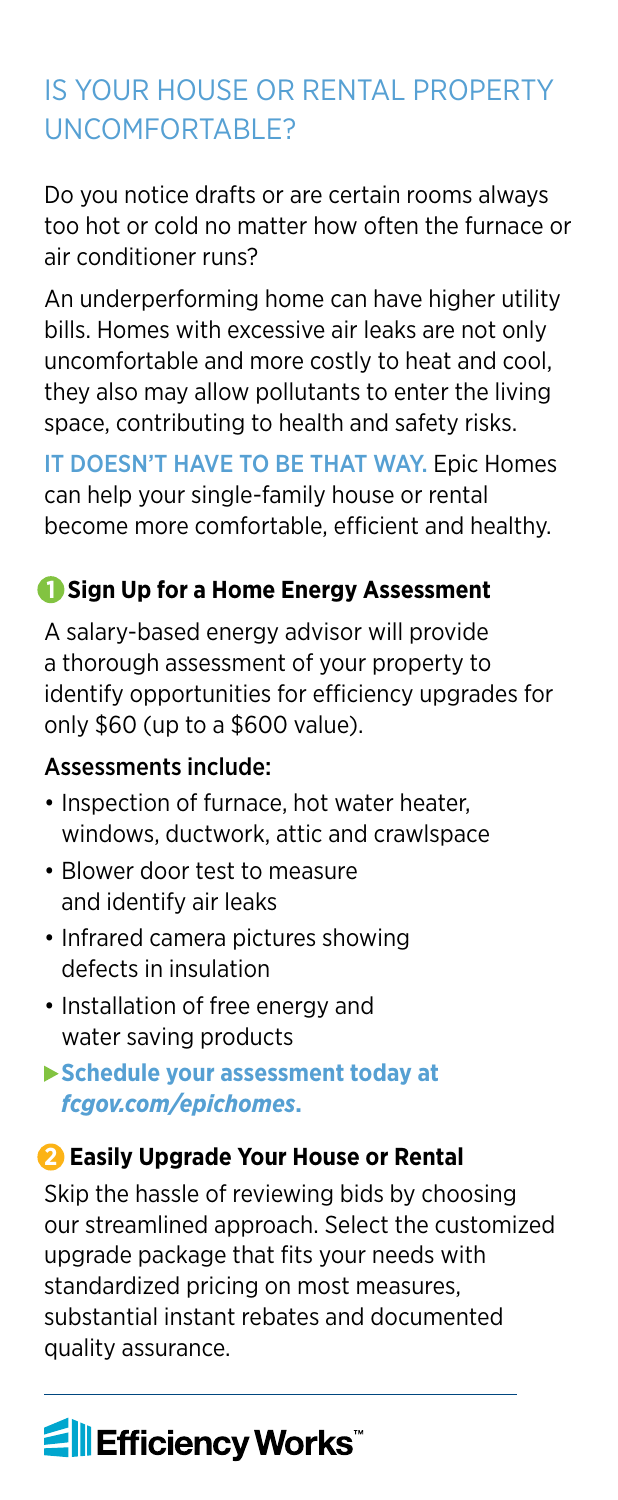# **3 Epic Loans Are Available**

Pay upfront or finance through Fort Collins Utilities with no money down, low fixed interest rates, attractive terms and easy payments on your monthly utility bill.

# **4 Epic Indoor Environmental Quality (IEQ) Study**

In partnership with Epic Homes, Colorado State University is conducting an IEQ study to improve understanding of the connections between community health and well-being and energy efficiency upgrades.

Homeowners or renters may be asked to participate in the study after setting up their initial assessment. The study offers free measurements and analysis of IEQ indicators. Participation is voluntary and not a requirement to participate in other Epic Homes components.

### **5 Epic Certificate**

Following the completion of an Efficiency Works assessment and project, Fort Collins Utilities can provide a certificate showcasing your efficiency and renewable investments. If you decide to sell your home, use an Epic Homes Real Estate Ally who is trained and knowledgeable about how to use the certificate when listing your property.

**For More Information**

- *[fcgov.com/epichomes](http://fcgov.com/epichomes)*
- *[epichomes@fcgov.com](mailto:epichomes@fcgov.com)*
- 877-981-1888